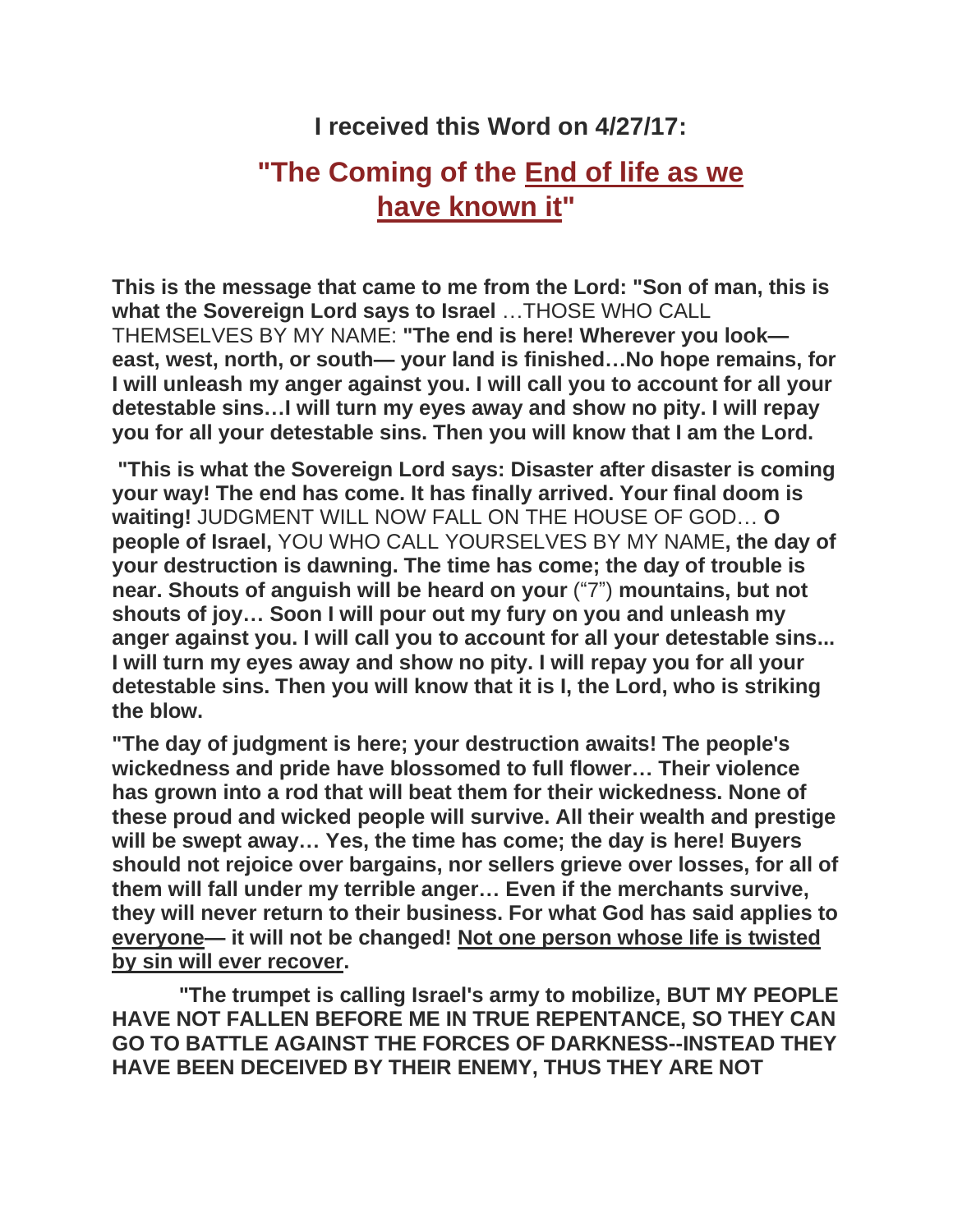**LISTENING, THUS MY FURY IS AGAINST ALL THESE UNREPENTANT CHILDREN.**

**There WILL BE war outside the city and disease and famine within. Those outside the city will be killed by enemy swords. Those inside the city will die of famine and disease. The survivors who escape to their mountains will moan like doves, weeping for their sins. Their hands will hang limp, their knees will be weak as water. They will be clothed with shame and horror. They will experience true sorrow and remorse. TRUE REPENTANCE WILL COME TO MANY OF MY PEOPLE DURING THIS TIME.**

**"Many unrepentant ones will throw their money in the streets, tossing it out like worthless trash. Their silver and gold won't save them on that day of their Lord's anger. It will neither satisfy nor feed them, for their greed can only trip them up. They were proud of their detestable idols and vile images. WEALTH HAS BEEN THEIR IDOL. Therefore, I will make all their wealth disgusting to them. I will give it as plunder to foreigners, to the most wicked of nations, and they will defile it. I will turn my eyes from these unrepentant ones as these robbers invade and defile this treasured land.**

 **"Prepare chains for my unrepentant people, for their land is bloodied by terrible crimes. THEIR PLACES OF WORSHIP will be filled with violence. I will bring the most ruthless of people to occupy their homes. I will break down their proud fortresses and defile their sanctuaries. Terror and trembling will overcome my people. They will look for peace but not find it.**

 **Calamity will follow calamity; rumor will follow rumor. They will look in vain for a vision from their prophets** (not My prophets)**. They will receive no teaching from their priests and no counsel from their leaders. Their President and their leaders will stand helpless, weeping in despair, and the people's hands will tremble with fear. I will bring on them the evil they have done to others, and they will receive the punishment they so richly deserve. Then they will know that I am the Lord."**

**MAY THOSE WHO HAVE EARS TO HEAR... DISCERN CLEARLY WHAT THE LORD IS SAYING BY THESE PROPHETIC WORDS OF WARNING AND ENCOURAGEMENT!!**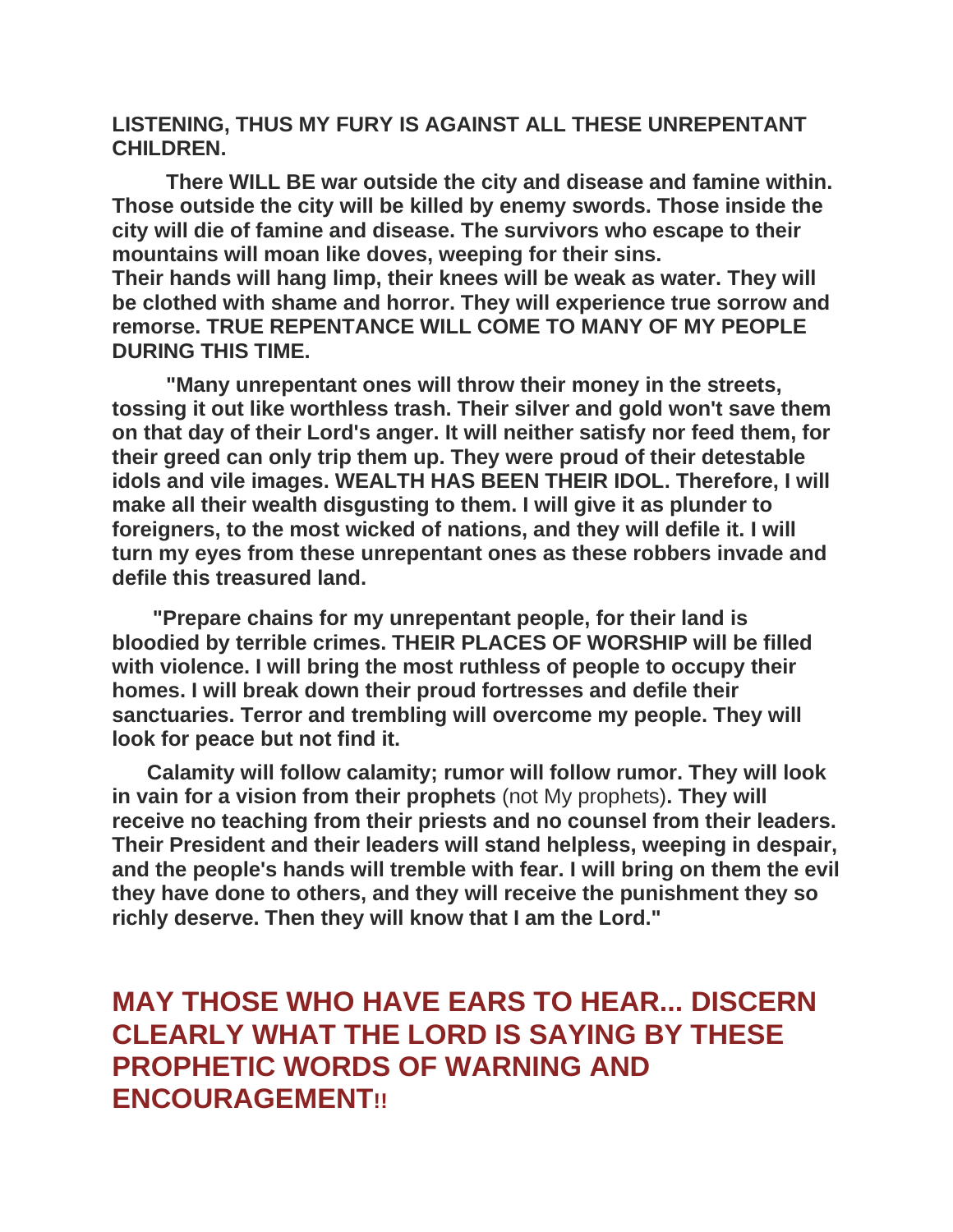**An URGENT WORD OF THE LORD given to Karen Connell on 4/29/2017 upon being wakened up at dawn this morning (after 3 hours sleep) …**

## **Judgement is Coming to the Church "Israel" i.e. the House of God… that will Punish or Rescue Us**

## **04/29/17**

**A certain point in time has been reached (for) A gathering of troops and or crowds. O company, the apple of "my" eye** (i.e. speaking to the remnant He says) **… a crowd, especially of army soldiers are bringing a methodical attack on people, cities, and countries... in order to overcome and conquer** (i.e. establish antichrist's New World Order) **... it is the period of time for this to occur. God has appointed it on the earth for the reason of punishment.**

**There will be a slaughtering strike, people will be struck down and die in judgment and those who are soft because of being carnal will be offended and provoked and challenged to riot.** 

**Those who execute your judgments, will bring about or manufacture and create what has been decided by your God ...for some these judgments will be for the purpose of being brought to repentance and justification …for others it will be for condemnation and punishment.**

**You who rule as My representatives are my true remnant Saints. You are my family of bread who will find a place of fruitfulness. My first born Church was little in size and number, but my end time remnant church that will come into being will be large in number, for my endtime harvest will be great. My Royal Seed who are my sanctified ones, will rule and reign in My Kingdom, because they have been willing to come out from among this world's system, they will lead with My authority and rule as my representatives. They are My true SEED created by Me before the world was created to rule and reign from that time and on into the age among ages. They have been brought forth here to be presented as an offering unto their Lord.**